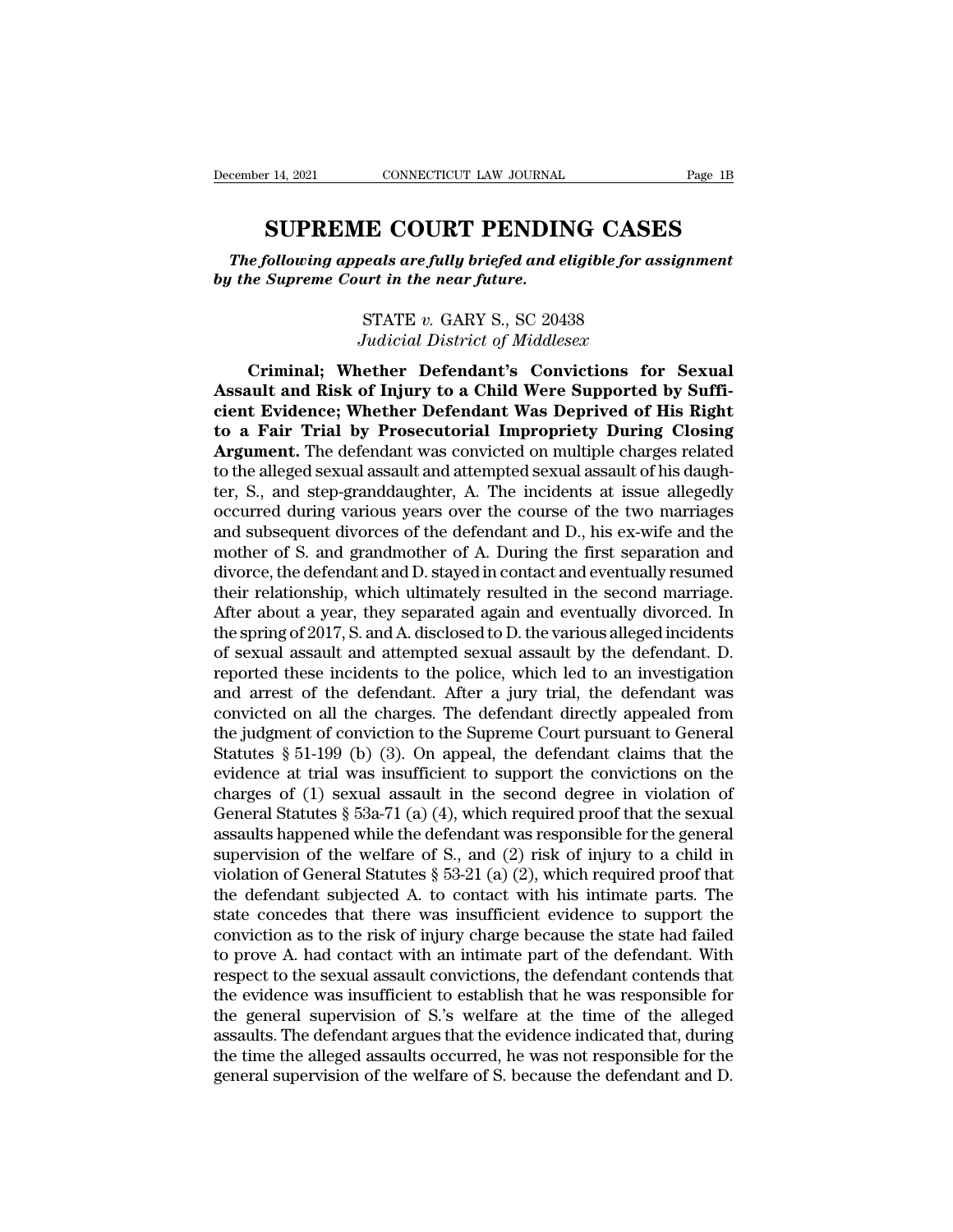Page 2B<br>
CONNECTICUT LAW JOURNAL<br>
Were separated and/or divorced. Accordingly, the defendant contends<br>
that the state needed to present evidence establishing that the alleged<br>
assaults coincided with the time period when t Example 2B<br>
Superior CONNECTICUT LAW JOURNAL December 14, 2021<br>
that the state needed to present evidence establishing that the alleged<br>
assaults coincided with the time period when the defendant was a<br>
fixture in the bous Page 2B<br>
connectricut LAW JOURNAL<br>
Were separated and/or divorced. Accordingly, the defendant contends<br>
that the state needed to present evidence establishing that the alleged<br>
assaults coincided with the time period when Fage 2B<br>
cONNECTICUT LAW JOURNAL<br>
were separated and/or divorced. Accordingly, the defendant contends<br>
that the state needed to present evidence establishing that the alleged<br>
assaults coincided with the time period when t were separated and/or divorced. Accordingly, the defendant contends<br>that the state needed to present evidence establishing that the alleged<br>assaults coincided with the time period when the defendant was a<br>fixture in the ho were separated and/or divorced. Accordingly, the defendant contends<br>that the state needed to present evidence establishing that the alleged<br>assaults coincided with the time period when the defendant was a<br>fixture in the ho were separated and/or divorced. Accordingly, the defendant contends<br>that the state needed to present evidence establishing that the alleged<br>assaults coincided with the time period when the defendant was a<br>fixture in the ho that the state needed to present evidence establishing that the alleged<br>assaults coincided with the time period when the defendant was a<br>fixture in the household rather than just passing through. The defend-<br>ant also claim assaults coincided with the time period when the defendant was a fixture in the household rather than just passing through. The defendant also claims on appeal that, during closing arguments, the state committed uninvited fixture in the l<br>ant also clain<br>committed unity, referring to<br>statements by<br>prejudices of<br>fair trial.<br>**The Practi** It also claims on appear that, during closing arguments, the state<br>mmitted uninvited improprieties by vouching for witnesses' credibil-<br>7, referring to matters not in evidence and emphasizing vulgar alleged<br>atements by the continued unifyited improprieties by volicting for wifiesses credibity, referring to matters not in evidence and emphasizing vulgar alleged statements by the defendant that sought to play to the emotions and prejudices of **c**<br>statements by the<br>prejudices of the<br>fair trial.<br>**The Practice B**<br>**coverage by came**<br>case above.

ice Book Section 70-9 (a) presumption in favor<br>cameras and electronic media does not apply to t<br>STATE v. DEONDRE BOWDEN, SC 20488<br>Judicial District of Fairfield **Judicial 70-9 (a) presumption in 1<br>
<b>Judicial District of Fairfield**<br> **Judicial District of Fairfield**<br> **Chand Seizure; Whether Search Warr** 

**CRIMITE BEFORE SEARCH AND SEARCH AND SEARCH AND SEARCH AND SEARCH AND SEARCH AND SEARCH AND SEARCH AND SEARCH SEARCH WATER SEARCH AND SEARCH AND SEARCH AND SEARCH WATERMAN SEARCH SEARCH WATERMAN SEARCH AND SEARCH WAS SEAR INVALUE 20188**<br>
Indicial District of Fairfield<br> **Invalid Because It Failed to Satisfy the Particularity Require-**<br> **Invalid Because It Failed to Satisfy the Particularity Require-**<br> **Invalid Because There Wee Net Sufficie manufacture of Fourth Amendment Of Fourth Amendment of the Fourth Amendment; Whether Search Warrant was**<br> **Multiple Search and Seizure; Whether Search Warrant was**<br> **Invalid Because It Failed to Satisfy the Particularity INVENTUATE BOWDEN, SC 20488**<br> *Indicial District of Fairfield*<br> **Criminal; Search and Seizure; Whether Search Warrant was<br>
Invalid Because It Failed to Satisfy the Particularity Require-<br>
ment of the Fourth Amendment; Whe** STATE *V. DEONDRE BOWDEN*, SC 20488<br>*Judicial District of Fairfield*<br>**Criminal; Search and Seizure; Whether Search Warrant was<br>Invalid Because It Failed to Satisfy the Particularity Require-<br>ment of the Fourth Amendment; W** Griminal; Search and Seizure; Whether Search Warrant was<br>Invalid Because It Failed to Satisfy the Particularity Require-<br>ment of the Fourth Amendment; Whether Search Warrant Was<br>Invalid Because There Was Not Sufficient Pro Criminal; Search and Seizure; Whether Search Warrant was<br>Invalid Because It Failed to Satisfy the Particularity Require-<br>ment of the Fourth Amendment; Whether Search Warrant Was<br>Invalid Because There Was Not Sufficient Pro Invalid Because It Failed to Satisfy the Particularity Requirement of the Fourth Amendment; Whether Search Warrant Was<br>Invalid Because There Was Not Sufficient Probable Cause to<br>Support the Breadth of the Warrant. The vict ment of the Fourth Amendment; Whether Search Warrant Was<br>Invalid Because There Was Not Sufficient Probable Cause to<br>Support the Breadth of the Warrant. The victim, Lawane Toles,<br>was shot to death. A few days after the shoo Invalid Because There Was Not Sufficient Probable Cause to<br>Support the Breadth of the Warrant. The victim, Lawane Toles,<br>was shot to death. A few days after the shooting, the defendant was<br>arrested for larceny when he was **Support the Breadth of the Warrant.** The victim, Lawane Toles, was shot to death. A few days after the shooting, the defendant was arrested for larceny when he was found driving the victim's car and in possession of two was shot to death. A few days after the shooting, the defendant was arrested for larceny when he was found driving the victim's car and in possession of two of the victim's credit cards. While the defendant was being quest arrested for larceny when he was found driving the victim's car and<br>in possession of two of the victim's credit cards. While the defendant<br>was being questioned, he admitted to the police that he was with the<br>victim just pr in possession of two of the victim's credit cards. While the defendant was being questioned, he admitted to the police that he was with the victim just prior to his death and that he had communicated with the victim via hi was being questioned, he admitted to the police that he was with the victim just prior to his death and that he had communicated with the victim via his smartphone just prior to the shooting. One of the investigating detec victim just prior to his death and that he had communicated with<br>the victim via his smartphone just prior to the shooting. One of the<br>investigating detectives swore out an affidavit in support of a search<br>warrant for the s the victim via his smartphone just prior to the shooting. One of the<br>investigating detectives swore out an affidavit in support of a search<br>warrant for the smartphone and "all contents stored within this cellular<br>phone, to investigating detectives swore out an affidavit in support of a search<br>warrant for the smartphone and "all contents stored within this cellular<br>phone, to include incoming and outgoing calls, text messages, commu-<br>nication warrant for the smartphone and "all contents stored within this cellular<br>phone, to include incoming and outgoing calls, text messages, commu-<br>nication applications, call identifier lists, contact lists, address book,<br>pictu phone, to include incoming and outgoing calls, text messages, communication applications, call identifier lists, contact lists, address book, pictures, videos and any information relative to the user's location during call nication applications, call identifier lists, contact lists, address book,<br>pictures, videos and any information relative to the user's location<br>during calls . . . [which] constitutes evidence of the following offense<br>or th pictures, videos and any information relative to the user's location<br>during calls . . . [which] constitutes evidence of the following offense<br>or that a particular person participated in the commission of the offense<br>of: Mu during calls . . . [which] constitutes evidence of the following offense<br>or that a particular person participated in the commission of the offense<br>of: Murder." The affidavit explained that when the police found the<br>victim, or that a particular person participated in the commission of the offense<br>of: Murder." The affidavit explained that when the police found the<br>victim, he had no possessions on him, and upon investigation, the<br>police learned of: Murder." The affidavit explained that when the police found the victim, he had no possessions on him, and upon investigation, the police learned that the victim owned a red car and had used his cell phone shortly befor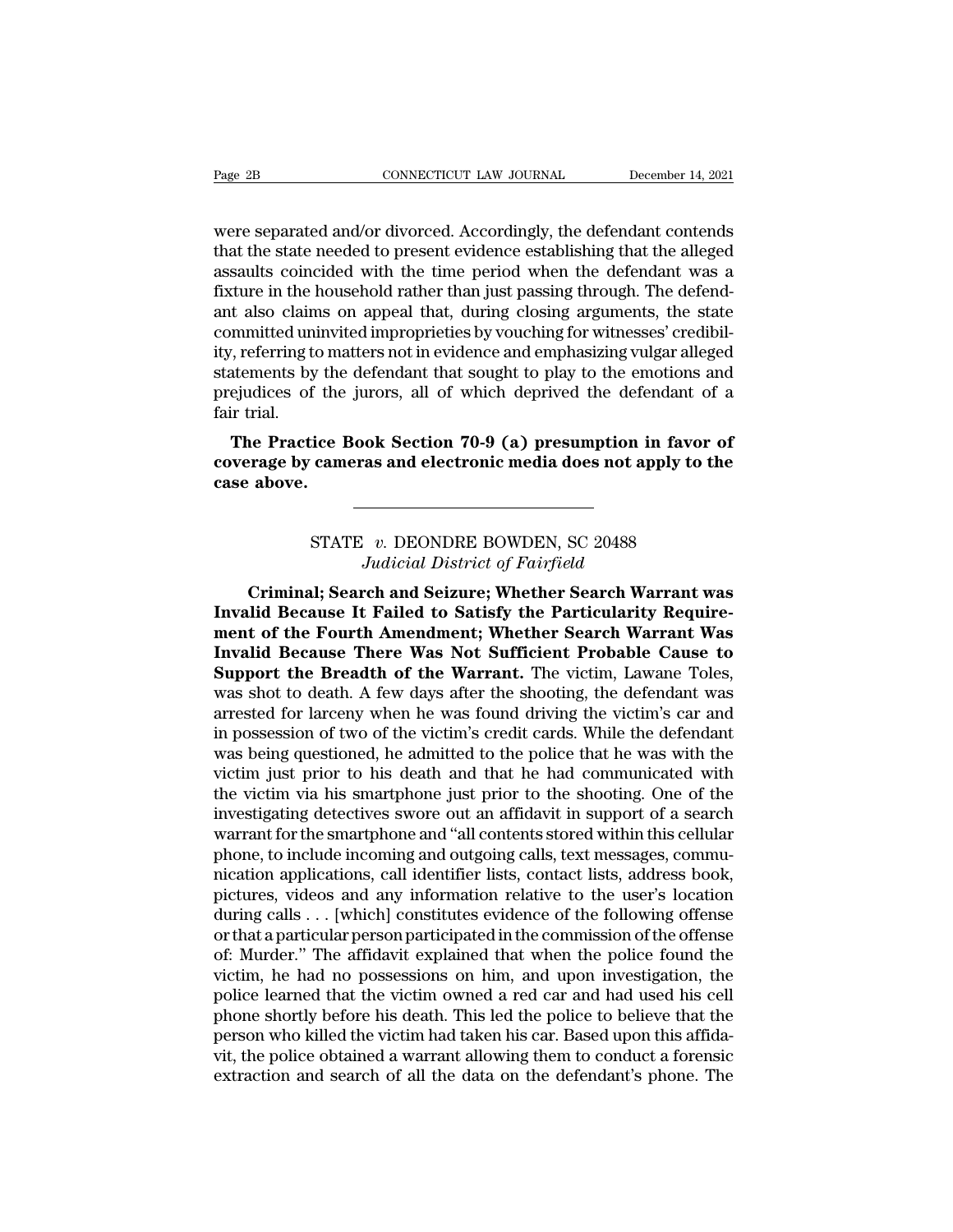December 14, 2021 CONNECTICUT LAW JOURNAL Page 3B<br>defendant was ultimately charged with, inter alia, felony murder, rob-<br>bery in the first degree, and three firearms-related charges. The defend-<br>antifiled a protrial motion becember 14, 2021 CONNECTICUT LAW JOURNAL Page 3B<br>defendant was ultimately charged with, inter alia, felony murder, rob-<br>bery in the first degree, and three firearms-related charges. The defend-<br>ant filed a pretrial motion December 14, 2021 CONNECTICUT LAW JOURNAL Page 3B<br>defendant was ultimately charged with, inter alia, felony murder, rob-<br>bery in the first degree, and three firearms-related charges. The defend-<br>ant filed a pretrial motion December 14, 2021 CONNECTICUT LAW JOURNAL Page 3B<br>defendant was ultimately charged with, inter alia, felony murder, rob-<br>bery in the first degree, and three firearms-related charges. The defend-<br>ant filed a pretrial motion defendant was ultimately charged with, inter alia, felony murder, rob-<br>bery in the first degree, and three firearms-related charges. The defend-<br>ant filed a pretrial motion challenging the validity of the smartphone<br>search defendant was ultimately charged with, inter alia, felony murder, rob-<br>bery in the first degree, and three firearms-related charges. The defend-<br>ant filed a pretrial motion challenging the validity of the smartphone<br>search defendant was ultimately charged with, inter alia, felony murder, rob-<br>bery in the first degree, and three firearms-related charges. The defend-<br>ant filed a pretrial motion challenging the validity of the smartphone<br>search bery in the first degree, and three firearms-related charges. The defend-<br>ant filed a pretrial motion challenging the validity of the smartphone<br>search warrant and moved to suppress all the smartphone data evi-<br>dence, argu ant filed a pretrial motion challenging the validity of the smartphone<br>search warrant and moved to suppress all the smartphone data evi-<br>dence, arguing that the warrant was invalid because (1) it failed to<br>satisfy the part search warrant and moved to suppress all the smartphone data evidence, arguing that the warrant was invalid because (1) it failed to satisfy the particularity requirement of the fourth amendment and (2) the warrant was unc dence, arguing that the warrant was invalid because (1) it failed to<br>satisfy the particularity requirement of the fourth amendment and (2)<br>the warrant was unconstitutionally overbroad. The trial court denied<br>the motion to satisfy the particularity requirement of the fourth amendment and (2)<br>the warrant was unconstitutionally overbroad. The trial court denied<br>the motion to suppress, reasoning that the smartphone warrant was<br>not so overbroad the warrant was unconstitutionally overbroad. The trial court denied<br>the motion to suppress, reasoning that the smartphone warrant was<br>not so overbroad as to render it unconstitutional. The trial court<br>explained that, in c the motion to suppress, reasoning that the smartphone warrant was<br>not so overbroad as to render it unconstitutional. The trial court<br>explained that, in construing the terms of a warrant, the circumstances<br>and nature of the not so overbroad as to render it unconstitutional. The trial court<br>explained that, in construing the terms of a warrant, the circumstances<br>and nature of the activity dictate a practical margin of flexibility and<br>that the d explained that, in construing the terms of a warrant, the circumstances<br>and nature of the activity dictate a practical margin of flexibility and<br>that the descriptions of the items to be seized need only be as specific<br>as and nature of the activity dictate a practical margin of flexibility and<br>that the descriptions of the items to be seized need only be as specific<br>as the circumstances and the nature of the activity under investigation,<br>in that the descriptions of the items to be seized need only be as specific<br>as the circumstances and the nature of the activity under investigation,<br>in this case, a homicide investigation. After a jury trial, the defendant<br>wa as the circumstances and the nature of the activity under investigation,<br>in this case, a homicide investigation. After a jury trial, the defendant<br>was convicted of, inter alia, felony murder, robbery in the first degree<br>an in this case, a homicide investigation. After a jury trial, the defendant<br>was convicted of, inter alia, felony murder, robbery in the first degree<br>and various other offenses. The defendant directly appealed from the<br>judgme was convicted of, inter alia, felony murder, robbery in the first degree<br>and various other offenses. The defendant directly appealed from the<br>judgment of conviction to the Supreme Court pursuant to General<br>Statutes § 51-19 and various other offenses. The defendant directly appealed from<br>judgment of conviction to the Supreme Court pursuant to Gen<br>Statutes § 51-199 (b) (3). On appeal, the defendant claims that the<br>court improperly denied his m Fily denied his motion to suppress the smartphone sea<br>use the warrant failed to satisfy the particularity requ<br>burth amendment. He also argues that there was insu<br>e cause to support the breadth of the warrant.<br>STATE v. NAS *Judicial Ending to Satisfy the particularity*<br>*Jumendment. He also argues that there wase to support the breadth of the warrant.*<br>*Judicial District of Fairfield*<br>*Judicial District of Fairfield*<br>**ther Defendant Entitled** 

Expredience to support the breadth of the warrant.<br>
CRIMITE *v*. NASIR R. HARGETT, SC 20517<br> *Criminal*; Whether Defendant Entitled to Jury Instruction<br>
Self-Defense; Whether Evidence of Victim's Character Was **STATE v. NASIR R. HARGETT, SC 20517**<br> *Judicial District of Fairfield*<br> **Criminal; Whether Defendant Entitled to Jury Instruction**<br> **on Self-Defense; Whether Evidence of Victim's Character Was<br>
Relevant; Whether Sanctions Relevant STATE v. NASIR R. HARGETT, SC 20517**<br> *Judicial District of Fairfield*<br> **Criminal; Whether Defendant Entitled to Jury Instruction**<br> **on Self-Defense; Whether Evidence of Victim's Character Was<br>
Relevant; Whether STATE v. NASIR R. HARGETT, SC 20517**<br>Judicial District of Fairfield<br>**Criminal; Whether Defendant Entitled to Jury Instruction**<br>on Self-Defense; Whether Evidence of Victim's Character Was<br>Relevant; Whether Sanctions Agains Judicial District of Fairfield<br>Criminal; Whether Defendant Entitled to Jury Instruction<br>on Self-Defense; Whether Evidence of Victim's Character Was<br>Relevant; Whether Sanctions Against State for Late Disclosure<br>of Murder We Criminal; Whether Defendant Entitled to Jury Instruction<br>on Self-Defense; Whether Evidence of Victim's Character Was<br>Relevant; Whether Sanctions Against State for Late Disclosure<br>of Murder Weapon and Firearms Evidence Warr Criminal; Whether Defendant Entitled to Jury Instruction<br>on Self-Defense; Whether Evidence of Victim's Character Was<br>Relevant; Whether Sanctions Against State for Late Disclosure<br>of Murder Weapon and Firearms Evidence Warr on Self-Defense; Whether Evidence of Victim's Character Was<br>Relevant; Whether Sanctions Against State for Late Disclosure<br>of Murder Weapon and Firearms Evidence Warranted. The<br>defendant was convicted of murder in connectio **Relevant; Whether Sanctions Against State for Late Disclosure**<br>of Murder Weapon and Firearms Evidence Warranted. The<br>defendant was convicted of murder in connection with the shooting<br>death of Davon Robertson. On the day o of Murder Weapon and Firearms Evidence Warranted. The<br>defendant was convicted of murder in connection with the shooting<br>death of Davon Robertson. On the day of the crime, the defendant<br>was on the porch of his house with Ka defendant was convicted of murder in connection with the shooting<br>death of Davon Robertson. On the day of the crime, the defendant<br>was on the porch of his house with Kaishon McAllister and two of his<br>friends when the victi death of Davon Robertson. On the day of the crime, the defendant<br>was on the porch of his house with Kaishon McAllister and two of his<br>friends when the victim approached. McAllister claimed that the victim<br>was acting "weird was on the porch of his house with Kaishon McAllister and two of his<br>friends when the victim approached. McAllister claimed that the victim<br>was acting "weird" and appeared to be "high." He further claimed that<br>he became ne friends when the victim approached. McAllister claimed that the victim<br>was acting "weird" and appeared to be "high." He further claimed that<br>he became nervous when the victim reached into his pocket, believing<br>that he was was acting "weird" and appeared to be "high." He further claimed that<br>he became nervous when the victim reached into his pocket, believing<br>that he was going to start shooting, so he and his two friends retreated<br>into the h he became nervous when the victim reached into his pocket, believing<br>that he was going to start shooting, so he and his two friends retreated<br>into the house. The defendant, however, remained outside. The victim<br>took a soda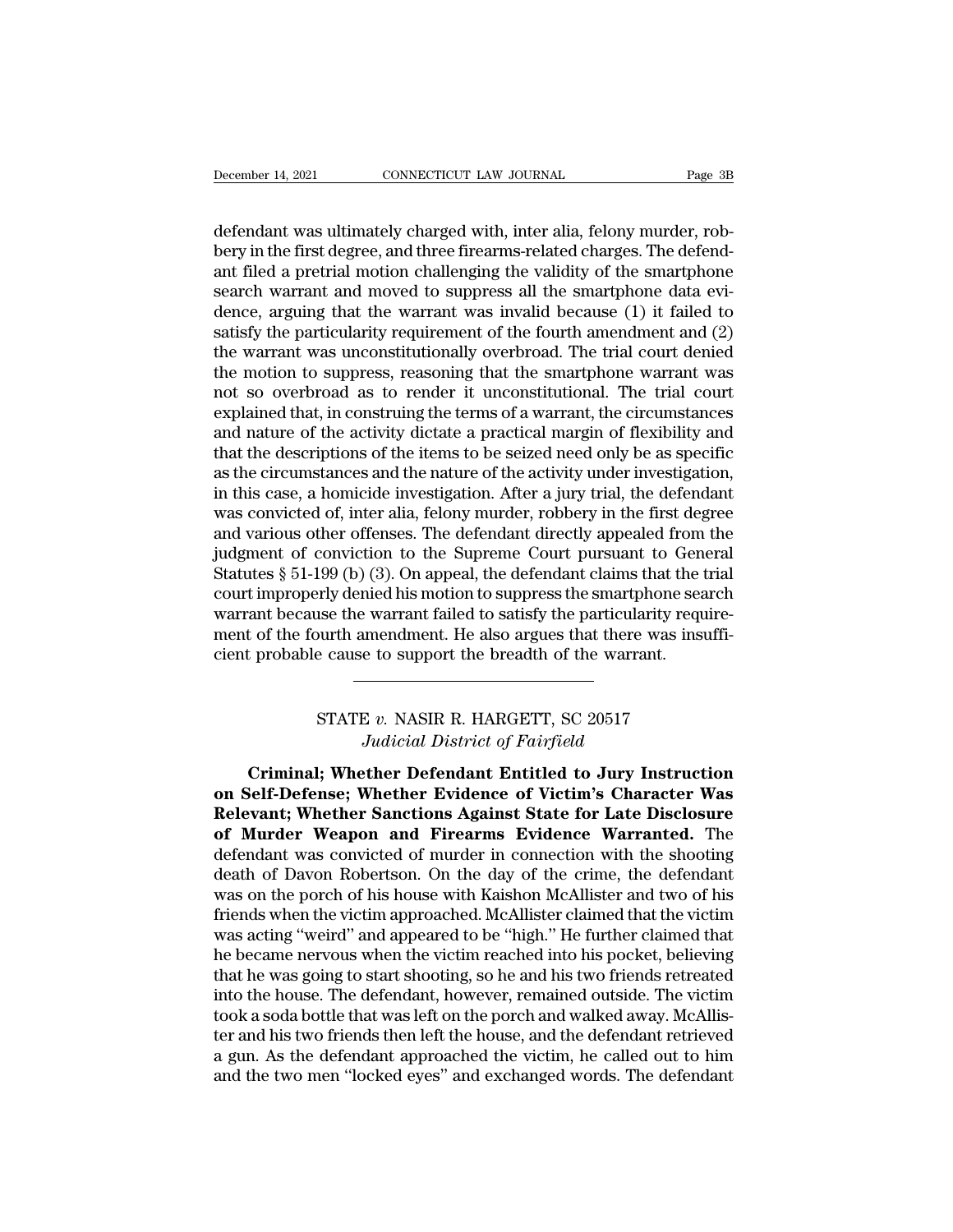Page 4B<br>
CONNECTICUT LAW JOURNAL<br>
then shot the victim, who was found to be unarmed. The defendant<br>
appealed, and the Appellate Court (196 Conn. App. 228) affirmed the<br>
conviction. The Appellate Court rejected the defendan Page 4B<br> **CONNECTICUT LAW JOURNAL** December 14, 2021<br>
then shot the victim, who was found to be unarmed. The defendant<br>
appealed, and the Appellate Court (196 Conn. App. 228) affirmed the<br>
conviction. The Appellate Court r Page 4B<br>
connection. The Mouravallian December 14, 2021<br>
then shot the victim, who was found to be unarmed. The defendant<br>
appealed, and the Appellate Court (196 Conn. App. 228) affirmed the<br>
conviction. The Appellate Cour Page 4B<br>
connecticut LAW JOURNAL<br>
then shot the victim, who was found to be unarmed. The defendant<br>
appealed, and the Appellate Court (196 Conn. App. 228) affirmed the<br>
conviction. The Appellate Court rejected the defendan then shot the victim, who was found to be unarmed. The defendant appealed, and the Appellate Court (196 Conn. App. 228) affirmed the conviction. The Appellate Court rejected the defendant's claim that the trial court impro then shot the victim, who was found to be unarmed. The defendant appealed, and the Appellate Court (196 Conn. App. 228) affirmed the conviction. The Appellate Court rejected the defendant's claim that the trial court impro then shot the victim, who was found to be unarmed. The defendant<br>appealed, and the Appellate Court (196 Conn. App. 228) affirmed the<br>conviction. The Appellate Court rejected the defendant's claim that<br>the trial court impro appealed, and the Appellate Court (196 Conn. App. 228) affirmed the conviction. The Appellate Court rejected the defendant's claim that the trial court improperly failed to give a jury instruction on self-<br>defense, conclud conviction. The Appellate Court rejected the defendant's claim that<br>the trial court improperly failed to give a jury instruction on self-<br>defense, concluding that no reasonable juror could have believed that<br>the defendant the trial court improperly failed to give a jury instruction on self-<br>defense, concluding that no reasonable juror could have believed that<br>the defendant was in imminent or immediate danger so as to warrant<br>the use of dead defense, concluding that no reasonable juror could have believed that<br>the defendant was in imminent or immediate danger so as to warrant<br>the use of deadly physical force. The Appellate Court also rejected<br>the defendant's c the defendant was in imminent or immediate danger so as to warrant<br>the use of deadly physical force. The Appellate Court also rejected<br>the defendant's claim that the trial court improperly precluded as<br>irrelevant a toxicol the use of deadly physical force. The Appellate Court also rejected<br>the defendant's claim that the trial court improperly precluded as<br>irrelevant a toxicology report showing that the victim had phencycli-<br>dine (PCP) in his the defendant's claim that the trial court improperly precluded as<br>irrelevant a toxicology report showing that the victim had phencycli-<br>dine (PCP) in his body at the time of his death and a statement allegedly<br>made by an irrelevant a toxicology report showing that the victim had phencycli-<br>dine (PCP) in his body at the time of his death and a statement allegedly<br>made by an unidentified woman near the defendant's home shortly<br>before the sho dine (PCP) in his body at the time of his death and a statement allegedly<br>made by an unidentified woman near the defendant's home shortly<br>before the shooting that the victim had just robbed her at knifepoint.<br>The Appellate made by an unidentified woman near the defendant's home shortly<br>before the shooting that the victim had just robbed her at knifepoint.<br>The Appellate Court found that there was no causal relationship<br>between the victim havi before the shooting that the victim had just robbed her at knifepoint.<br>The Appellate Court found that there was no causal relationship<br>between the victim having PCP in his body and the defendant having<br>shot him and that th The Appellate Court found that there was no causal relationship<br>between the victim having PCP in his body and the defendant having<br>shot him and that the defendant failed to establish the relevancy of<br>evidence of the victim between the victim having PCP in his body and the defendant having<br>shot him and that the defendant failed to establish the relevancy of<br>evidence of the victim's alleged propensity for violence by laying a<br>foundation for a shot him and that the defendant failed to establish the relevancy of<br>evidence of the victim's alleged propensity for violence by laying a<br>foundation for a claim that he acted in self-defense and establishing<br>that the evide evidence of the victim's alleged propensity for violence by laying a<br>foundation for a claim that he acted in self-defense and establishing<br>that the evidence was relevant to the self-defense claim. The Appellate<br>Court also foundation for a claim that he acted in self-defense and establishing<br>that the evidence was relevant to the self-defense claim. The Appellate<br>Court also rejected the defendant's claim that the trial court improperly<br>failed that the evidence was relevant to the self-defense claim. The Appellate<br>Court also rejected the defendant's claim that the trial court improperly<br>failed to sanction the state for its late disclosure of the murder weapon<br>an Court also rejected the defendant's claim that the trial court improperly<br>failed to sanction the state for its late disclosure of the murder weapon<br>and certain firearms evidence. The Appellate Court noted that the late<br>dis failed to sanction the state for its late disclosure of the murder weapon<br>and certain firearms evidence. The Appellate Court noted that the late<br>disclosure of the murder weapon did not constitute bad faith, the<br>firearms ev and certain firearms evidence. The Appellate Court noted that the late disclosure of the murder weapon did not constitute bad faith, the firearms evidence was disclosed during jury selection and before the firearms expert disclosure of the murder weapon did not constitute bad faith, the<br>firearms evidence was disclosed during jury selection and before the<br>firearms expert testified, the defendant declined the trial court's offer<br>for a continu firearms evidence was disclosed during jury selection and before the firearms expert testified, the defendant declined the trial court's offer for a continuance and to continue plea negotiations before evidence began, and firearms expert testified, the defendant declined the trial court's offer<br>for a continuance and to continue plea negotiations before evidence<br>began, and the defendant failed to explain how a firearms expert could<br>have assi for a continuance and to continue plea negotiations before evidence<br>began, and the defendant failed to explain how a firearms expert could<br>have assisted his theory of self-defense. The Supreme Court granted<br>the defendant began, and the defendant failed to explain how a firearms expert could<br>have assisted his theory of self-defense. The Supreme Court granted<br>the defendant certification to appeal as to the issues of whether the<br>Appellate Cou have assisted his theory of self-defense. The Supreme Court granted<br>the defendant certification to appeal as to the issues of whether the<br>Appellate Court correctly concluded that (1) the evidence was insuffi-<br>cient to warr the defendant certification to appeal as to the issues of whe<br>Appellate Court correctly concluded that (1) the evidence was<br>cient to warrant a jury instruction on self-defense, (2) the tri<br>properly excluded as irrelevant t ded as irrelevant the toxicology report and the uniderstatement that the victim robbed her at knifepoint,<br>burt properly declined to sanction the state for its<br>he murder weapon and related materials.<br>STATE v. SHAILA M. CURE ment that the victim robbed her at knitepo<br>properly declined to sanction the state for<br>*Judicial District of Waterbury*<br>**Judicial District of Waterbury**<br>**Judicial District of Waterbury**<br>**Jether Appellate Court Correctly Co** 

Solution of the murder weapon and related materials.<br>
Criminal; Whether Appellate Court Correctly Concluded<br>
Expediant Warrantless Entry by Police Into Defendant's Apartment<br>
Not Instituted Under Existent Circumstances Des **THATE v. SHAILA M. CURET, SC 20521**<br> *Tudicial District of Waterbury*<br> **Criminal; Whether Appellate Court Correctly Concluded**<br> **That Warrantless Entry by Police Into Defendant's Apartment**<br> **Was Not Justified Under Exige STATE v. SHAILA M. CURET, SC 20521**<br>*Judicial District of Waterbury*<br>**Criminal; Whether Appellate Court Correctly Concluded<br>That Warrantless Entry by Police Into Defendant's Apartment<br>Was Not Justified Under Exigent Circu EXAMPLE V. SHAILA M. CURET, SC 20521**<br>*Judicial District of Waterbury*<br>**Criminal; Whether Appellate Court Correctly Concluded**<br>**That Warrantless Entry by Police Into Defendant's Apartment**<br>**Was Not Justified Under Exigent**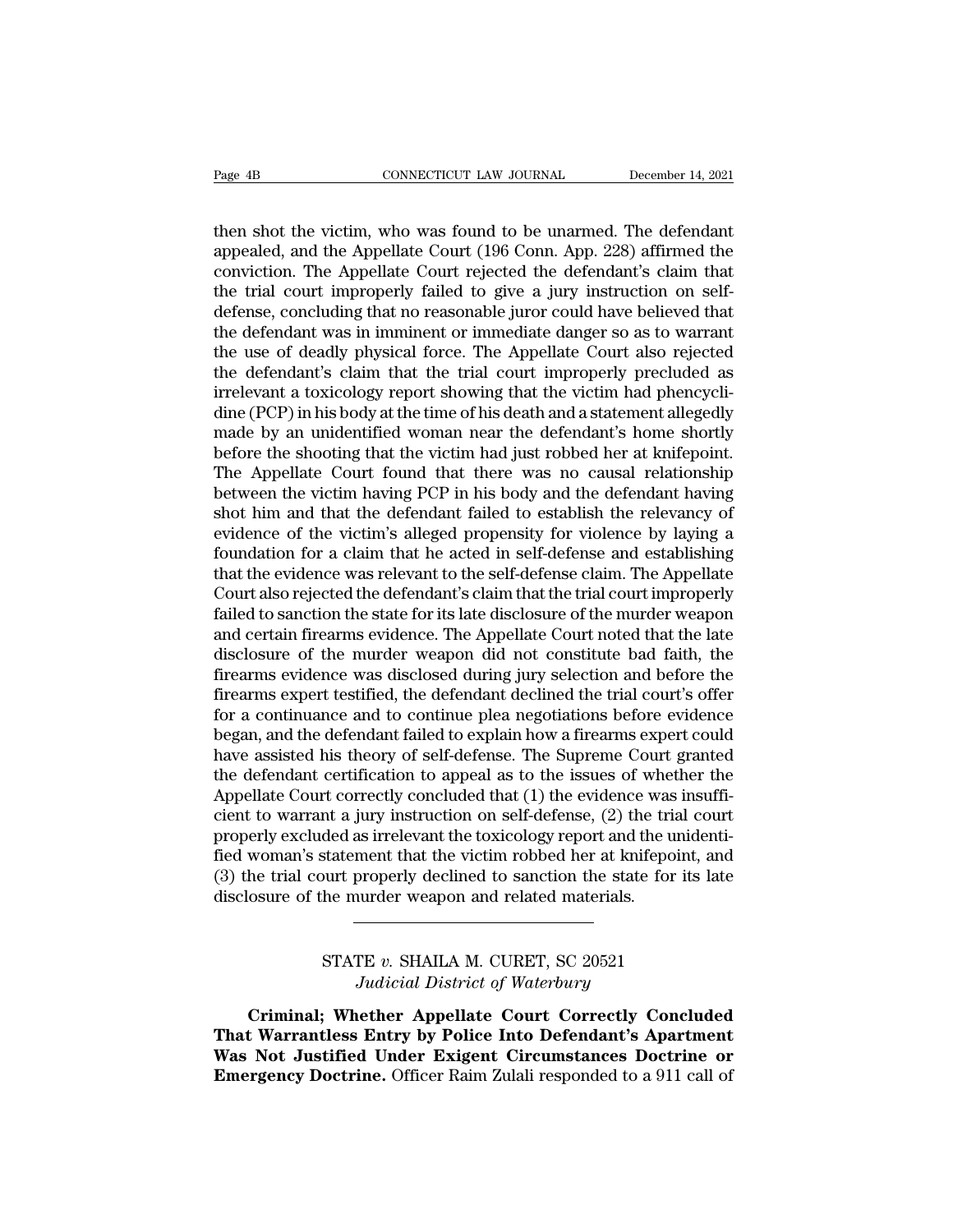December 14, 2021 CONNECTICUT LAW JOURNAL Page 5B<br>
an attempted burglary and report of gunshots made by Anthony Cruz,<br>
a resident of the defendant's apartment building. Cruz reported seeing<br>
two men opter the building and December 14, 2021<br> **Example 14, 2021**<br> **Example 14, 2021**<br> **Example 14, 2021**<br> **Example 14, 2021**<br> **Example 14, 2021**<br> **Example 14, 2021**<br> **Example 14, 2021**<br> **Example 14, 2021**<br> **Example 14, 2021**<br> **Example 14, 2021**<br> **Ex** December 14, 2021 CONNECTICUT LAW JOURNAL Page 5B<br>an attempted burglary and report of gunshots made by Anthony Cruz,<br>a resident of the defendant's apartment building. Cruz reported seeing<br>two men enter the building and the December 14, 2021 CONNECTICUT LAW JOURNAL Page 5B<br>
an attempted burglary and report of gunshots made by Anthony Cruz,<br>
a resident of the defendant's apartment building. Cruz reported seeing<br>
two men enter the building and an attempted burglary and report of gunshots made by Anthony Cruz,<br>a resident of the defendant's apartment building. Cruz reported seeing<br>two men enter the building and then heard loud knocking on the door<br>of the defendant an attempted burglary and report of gunshots made by Anthony Cruz,<br>a resident of the defendant's apartment building. Cruz reported seeing<br>two men enter the building and then heard loud knocking on the door<br>of the defendant an attempted burglary and report of gunshots made by Anthony Cruz,<br>a resident of the defendant's apartment building. Cruz reported seeing<br>two men enter the building and then heard loud knocking on the door<br>of the defendant a resident of the defendant's apartment building. Cruz reported seeing<br>two men enter the building and then heard loud knocking on the door<br>of the defendant's apartment, followed by an altercation that started<br>in front of t two men enter the building and then heard loud knocking on the door<br>of the defendant's apartment, followed by an altercation that started<br>in front of the defendant's apartment and moved to the laundry room.<br>Cruz informed t of the defendant's apartment, followed by an altercation that started<br>in front of the defendant's apartment and moved to the laundry room.<br>Cruz informed the 911 dispatcher that the two men had later fled in<br>two separate ve in front of the defendant's apartment and moved to the laundry room.<br>Cruz informed the 911 dispatcher that the two men had later fled in<br>two separate vehicles. After arriving at the apartment building, Zulali<br>found evidenc Cruz informed the 911 dispatcher that the two men had later fled in<br>two separate vehicles. After arriving at the apartment building, Zulali<br>found evidence that someone had attempted to break into the defend-<br>ant's apartmen two separate vehicles. After arriving at the apartment building, Zulali<br>found evidence that someone had attempted to break into the defend-<br>ant's apartment. In the laundry room, Zulali found, inter alia, a spent<br>shell casi found evidence that someone had attempted to break into the defendant's apartment. In the laundry room, Zulali found, inter alia, a spent shell casing on the floor and a bullet hole in the doorframe of the laundry room exi ant's apartment. In the laundry room, Zulali found, inter alia, a spent<br>shell casing on the floor and a bullet hole in the doorframe of the<br>laundry room exit door. He also found what appeared to be a small,<br>fresh blood lik shell casing on the floor and a bullet hole in the doorframe of the<br>laundry room exit door. He also found what appeared to be a small,<br>fresh blood like stain on the wall adjacent to the laundry room exit<br>door. Further, Zul laundry room exit door. He also found what appeared to be a small,<br>fresh blood like stain on the wall adjacent to the laundry room exit<br>door. Further, Zulali received no response when he knocked on the<br>door of the defendan fresh blood like stain on the wall adjacent to the laundry room exit<br>door. Further, Zulali received no response when he knocked on the<br>door of the defendant's apartment. Based on his investigation, Zulali<br>believed that som door. Further, Zulali received no response when he knocked on the<br>door of the defendant's apartment. Based on his investigation, Zulali<br>believed that someone might be injured inside the defendant's apart-<br>ment. As a result door of the defendant's apartment. Based on his investigation, Zulali<br>believed that someone might be injured inside the defendant's apart-<br>ment. As a result, the police decided to enter the defendant's apartment<br>without a believed that someone might be injured inside the defendant's apartment. As a result, the police decided to enter the defendant's apartment without a warrant. A search revealed that no one was in the apartment but, while s ment. As a result, the police decided to enter the defendant's apartment<br>without a warrant. A search revealed that no one was in the apartment<br>but, while searching, Zulali observed in plain view evidence of a drug<br>sale ope without a warrant. A search revealed that no one was in the apartment<br>but, while searching, Zulali observed in plain view evidence of a drug<br>sale operation. The police then obtained a search warrant and seized,<br>inter alia, but, while searching, Zulali observed in plain view evidence of a drug<br>sale operation. The police then obtained a search warrant and seized,<br>inter alia, numerous plastic bags containing cocaine. The defendant<br>subsequently sale operation. The police then obtained a search warrant and seized,<br>inter alia, numerous plastic bags containing cocaine. The defendant<br>subsequently entered a plea of nolo contendere to the charge of posses-<br>sion of narc inter alia, numerous plastic bags containing cocaine. The defendant<br>subsequently entered a plea of nolo contendere to the charge of posses-<br>sion of narcotics with intent to sell, conditioned on her right to appeal,<br>the tri subsequently entered a plea of nolo contendere to the charge of posses-<br>sion of narcotics with intent to sell, conditioned on her right to appeal<br>the trial court's denial of her motion to suppress evidence. On appeal,<br>the sion of narcotics with intent to sell, conditioned on her right to appeal<br>the trial court's denial of her motion to suppress evidence. On appeal,<br>the defendant claimed that the trial court improperly denied her motion<br>to s the trial court's denial of her motion to suppress evidence. On appeal,<br>the defendant claimed that the trial court improperly denied her motion<br>to suppress the evidence seized from her apartment because there<br>were no exige the defendant claimed that the trial court improperly denied her motion<br>to suppress the evidence seized from her apartment because there<br>were no exigent or emergency circumstances that permitted the police<br>officers to ente to suppress the evidence seized from her apartment because there<br>were no exigent or emergency circumstances that permitted the police<br>officers to enter her apartment without a warrant. A majority of the<br>Appellate Court (20 were no exigent or emergency circumstances that permitted the police<br>officers to enter her apartment without a warrant. A majority of the<br>Appellate Court (200 Conn. App. 13) determined that the warrantless<br>search of the de officers to enter her apartment without a warrant. A majority of the<br>Appellate Court (200 Conn. App. 13) determined that the warrantless<br>search of the defendant's apartment was not justified by the exigent<br>circumstances ex Appellate Court (200 Conn. App. 13) determined that the warrantless<br>search of the defendant's apartment was not justified by the exigent<br>circumstances exception to the warrant requirement because there<br>was no objective bas search of the defendant's apartment was not justified by the exigent<br>circumstances exception to the warrant requirement because there<br>was no objective basis for the officers to conclude that they had<br>probable cause to ente circumstances exception to the warrant requirement because there was no objective basis for the officers to conclude that they had probable cause to enter the defendant's apartment. In support of its ruling, the court note was no objective basis for the officers to conclude that they had<br>probable cause to enter the defendant's apartment. In support of its<br>ruling, the court noted, inter alia, that Zulali knew that the two men<br>involved in the probable cause to enter the defendant's apartment. In support of its<br>ruling, the court noted, inter alia, that Zulali knew that the two men<br>involved in the altercation had exited the building without entering<br>the defendant ruling, the court noted, inter alia, that Zulali knew that the two men<br>involved in the altercation had exited the building without entering<br>the defendant's apartment, all the evidence of the altercation was<br>found in the la involved in the altercation had exited the building without entering<br>the defendant's apartment, all the evidence of the altercation was<br>found in the laundry room, and the door to the defendant's apartment<br>was locked. The m the defendant's apartment, all the evidence of the altercation was<br>found in the laundry room, and the door to the defendant's apartment<br>was locked. The majority also concluded that the entry into the defend-<br>ant's apartmen found in the laundry room, and the door to the defendant's apartment<br>was locked. The majority also concluded that the entry into the defend-<br>ant's apartment was not justified under the emergency doctrine,<br>explaining that t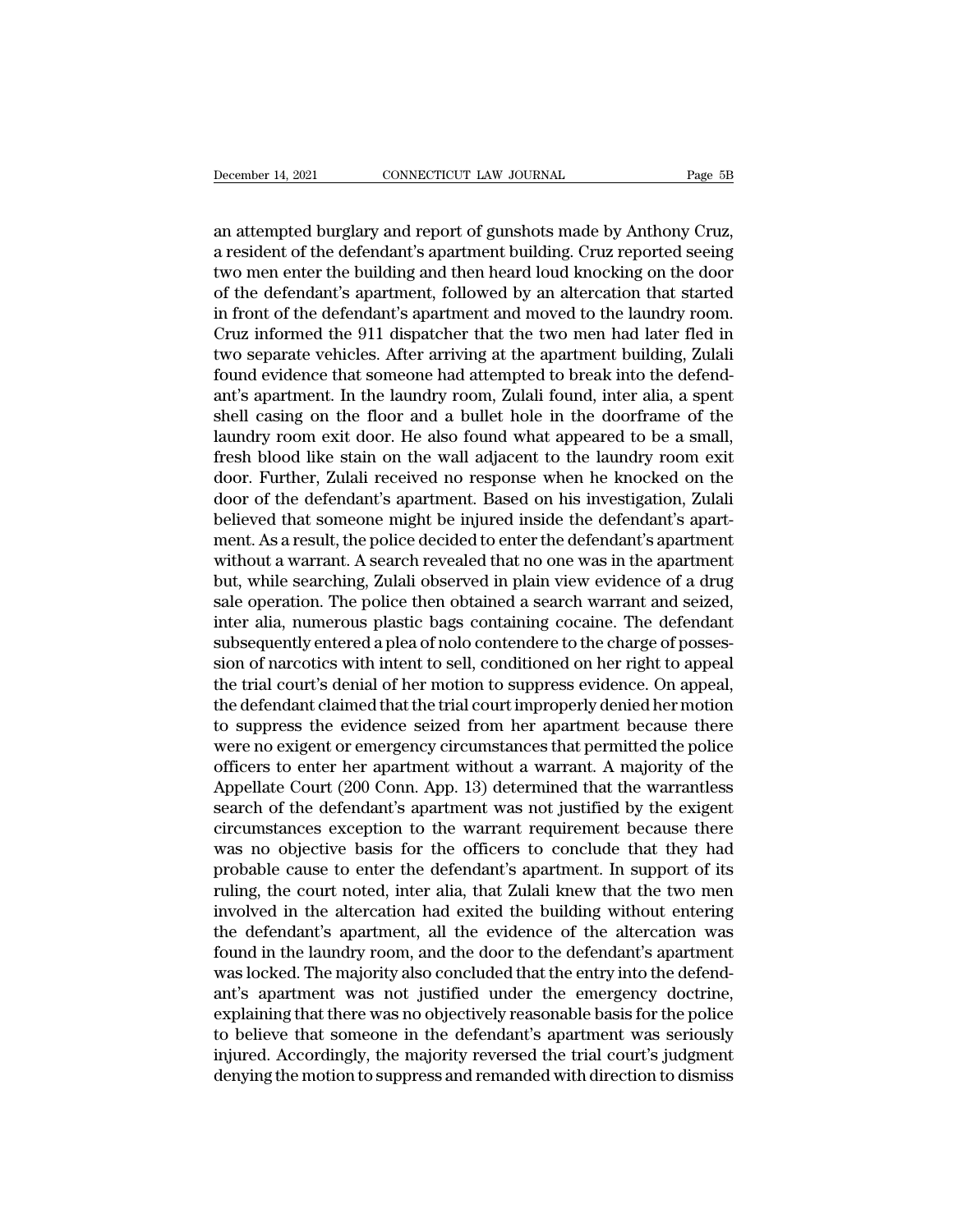Page 6B<br>
CONNECTICUT LAW JOURNAL<br>
the criminal charge. The dissent to the majority opinion concluded<br>
that, under the totality of the facts, the officers reasonably could<br>
have believed that an emergency situation existed Page 6B CONNECTICUT LAW JOURNAL December 14, 2021<br>the criminal charge. The dissent to the majority opinion concluded<br>that, under the totality of the facts, the officers reasonably could<br>have believed that an emergency situ Page 6B CONNECTICUT LAW JOURNAL December 14, 2021<br>the criminal charge. The dissent to the majority opinion concluded<br>that, under the totality of the facts, the officers reasonably could<br>have believed that an emergency situ Page 6B<br>
CONNECTICUT LAW JOURNAL<br>
the criminal charge. The dissent to the majority opinion concluded<br>
that, under the totality of the facts, the officers reasonably could<br>
have believed that an emergency situation existed the criminal charge. The dissent to the majority opinion concluded<br>that, under the totality of the facts, the officers reasonably could<br>have believed that an emergency situation existed that justified their<br>warrantless ent the criminal charge. The dissent to the majority opinion concluded<br>that, under the totality of the facts, the officers reasonably could<br>have believed that an emergency situation existed that justified their<br>warrantless ent the criminal charge. The dissent to the majority opinion concluded<br>that, under the totality of the facts, the officers reasonably could<br>have believed that an emergency situation existed that justified their<br>warrantless ent that, under the totality of the facts, the officers reasonably could<br>have believed that an emergency situation existed that justified their<br>warrantless entry into the defendant's apartment. The state was<br>granted certificat rtification to appeal, and the Supreme Court will decide<br>e Appellate Court correctly concluded that the warrantless<br>ne police into the defendant's apartment was not justified<br>exigent circumstances doctrine or the emergency ate Court correctly concluded that the ware<br>
into the defendant's apartment was not<br>
ircumstances doctrine or the emergency contributions<br> *Judicial District of Litchfield*<br> **Judicial District of Litchfield**<br> **Judicial Dis** 

**CRIMIT: The exigent circumstances doctrine or the emergency doctrine.**<br>
CRIMITE v. MUHAMMAD A. QAYYUM, SC 20552<br> *Criminal*; Whether Evidence of Defendant's Lack of Income<br> **Criminal; Whether Evidence of Defendant's Lack IMPROVE BETATE v. MUHAMMAD A. QAYYUM, SC 20552**<br> *Indicial District of Litchfield*<br> **Criminal; Whether Evidence of Defendant's Lack of Income Improperly Admitted; Whether Expert Testimony Regarding<br>
Whether Defendant Inte STATE v. MUHAMMAD A. QAYYUM, SC 20552**<br>*Judicial District of Litchfield*<br>**Criminal; Whether Evidence of Defendant's Lack of Income**<br>**Improperly Admitted; Whether Expert Testimony Regarding**<br>**Whether Defendant Intended to** STATE v. MUHAMMAD A. QAYYUM, SC 20552<br>*Judicial District of Litchfield*<br>**Criminal; Whether Evidence of Defendant's Lack of Income**<br>**Improperly Admitted; Whether Expert Testimony Regarding<br>Whether Defendant Intended to Sell** Judicial District of Litchfield<br>Criminal; Whether Evidence of Defendant's Lack of Income<br>Improperly Admitted; Whether Expert Testimony Regarding<br>Whether Defendant Intended to Sell Narcotics Improperly<br>Admitted. The defenda **Criminal; Whether Evidence of Defendant's Lack of Income Improperly Admitted; Whether Expert Testimony Regarding Whether Defendant Intended to Sell Narcotics Improperly Admitted. The defendant was convicted of conspiracy** Criminal; Whether Evidence of Defendant's Lack of Income<br>Improperly Admitted; Whether Expert Testimony Regarding<br>Whether Defendant Intended to Sell Narcotics Improperly<br>Admitted. The defendant was convicted of conspiracy t **Improperly Admitted; Whether Expert Testimony Regarding Whether Defendant Intended to Sell Narcotics Improperly Admitted.** The defendant was convicted of conspiracy to sell narcotics and possession of narcotics with inten Whether Defendant Intended to Sell Narcotics Improperly<br>Admitted. The defendant was convicted of conspiracy to sell narcotics<br>and possession of narcotics with intent to sell in connection with his<br>role in the sale of drugs Admitted. The defendant was convicted of conspiracy to sell narcotics<br>and possession of narcotics with intent to sell in connection with his<br>role in the sale of drugs out of an apartment in Torrington occupied<br>by Oscar Pug and possession of narcotics with intent to sell in connection with his<br>role in the sale of drugs out of an apartment in Torrington occupied<br>by Oscar Pugh. On appeal, the defendant argued that the trial court<br>improperly per role in the sale of drugs out of an apartment in Torrington occupied<br>by Oscar Pugh. On appeal, the defendant argued that the trial court<br>improperly permitted a state Department of Labor representative to<br>testify that he ha by Oscar Pugh. On appeal, the defendant argued that the trial court<br>improperly permitted a state Department of Labor representative to<br>testify that he had no reportable wages in the year prior to his arrest.<br>The defendant improperly permitted a state Department of Labor representative to<br>testify that he had no reportable wages in the year prior to his arrest.<br>The defendant claimed that the evidence impermissibly suggested that<br>he earned a l testify that he had no reportable wages in the year prior to his arrest.<br>The defendant claimed that the evidence impermissibly suggested that<br>he earned a living selling drugs and, thus, that its admission violated<br>his due The defendant claimed that the evidence impermissibly suggested that<br>he earned a living selling drugs and, thus, that its admission violated<br>his due process rights by placing the burden on him to prove that he<br>had a legiti he earned a living selling drugs and, thus, that its admission violated<br>his due process rights by placing the burden on him to prove that he<br>had a legitimate source of income. The Appellate Court (201 Conn.<br>App. 864) found his due process rights by placing the burden on him to prove that he<br>had a legitimate source of income. The Appellate Court (201 Conn.<br>App. 864) found that the defendant's claim presented an evidentiary,<br>rather than consti had a legitimate source of income. The Appellate Court (201 Conn.<br>App. 864) found that the defendant's claim presented an evidentiary,<br>rather than constitutional, issue and that the trial court did not abuse<br>its discretion App. 864) found that the defendant's claim presented an evidentiary,<br>rather than constitutional, issue and that the trial court did not abuse<br>its discretion in determining that the probative value of the evidence<br>was not o rather than constitutional, issue and that the trial court did not abuse<br>its discretion in determining that the probative value of the evidence<br>was not outweighed by its prejudicial effect. The Appellate Court found<br>that t its discretion in determining that the probative value of the evidence<br>was not outweighed by its prejudicial effect. The Appellate Court found<br>that the fact that the defendant had access to money, as evidenced<br>by his expen was not outweighed by its prejudicial effect. The Appellate Court found<br>that the fact that the defendant had access to money, as evidenced<br>by his expenditure of approximately \$2,500 on rental cars in the months<br>leading to that the fact that the defendant had access to money, as evidenced<br>by his expenditure of approximately \$2,500 on rental cars in the months<br>leading to his arrest, despite having no reportable wages made it more<br>likely that by his expenditure of approximately \$2,500 on rental cars in the months<br>leading to his arrest, despite having no reportable wages made it more<br>likely that he was engaged in drug trafficking to procure that money.<br>The Appel leading to his arrest, despite having no reportable wages made it more likely that he was engaged in drug trafficking to procure that money.<br>The Appellate Court further found that the disputed testimony was not presented i likely that he was engaged in drug trafficking to procure that money.<br>The Appellate Court further found that the disputed testimony was<br>not presented in a manner that would have improperly aroused the<br>emotions of the jury. The Appellate Court further found that the disputed testimony was<br>not presented in a manner that would have improperly aroused the<br>emotions of the jury. The Appellate Court noted that the witness'<br>testimony was brief, the not presented in a manner that would have improperly aroused the emotions of the jury. The Appellate Court noted that the witness' testimony was brief, the witness conceded that the defendant could have other legitimate so emotions of the jury. The Appellate Court noted that the witness'<br>testimony was brief, the witness conceded that the defendant could<br>have other legitimate sources of income that would not have been<br>reported to the departme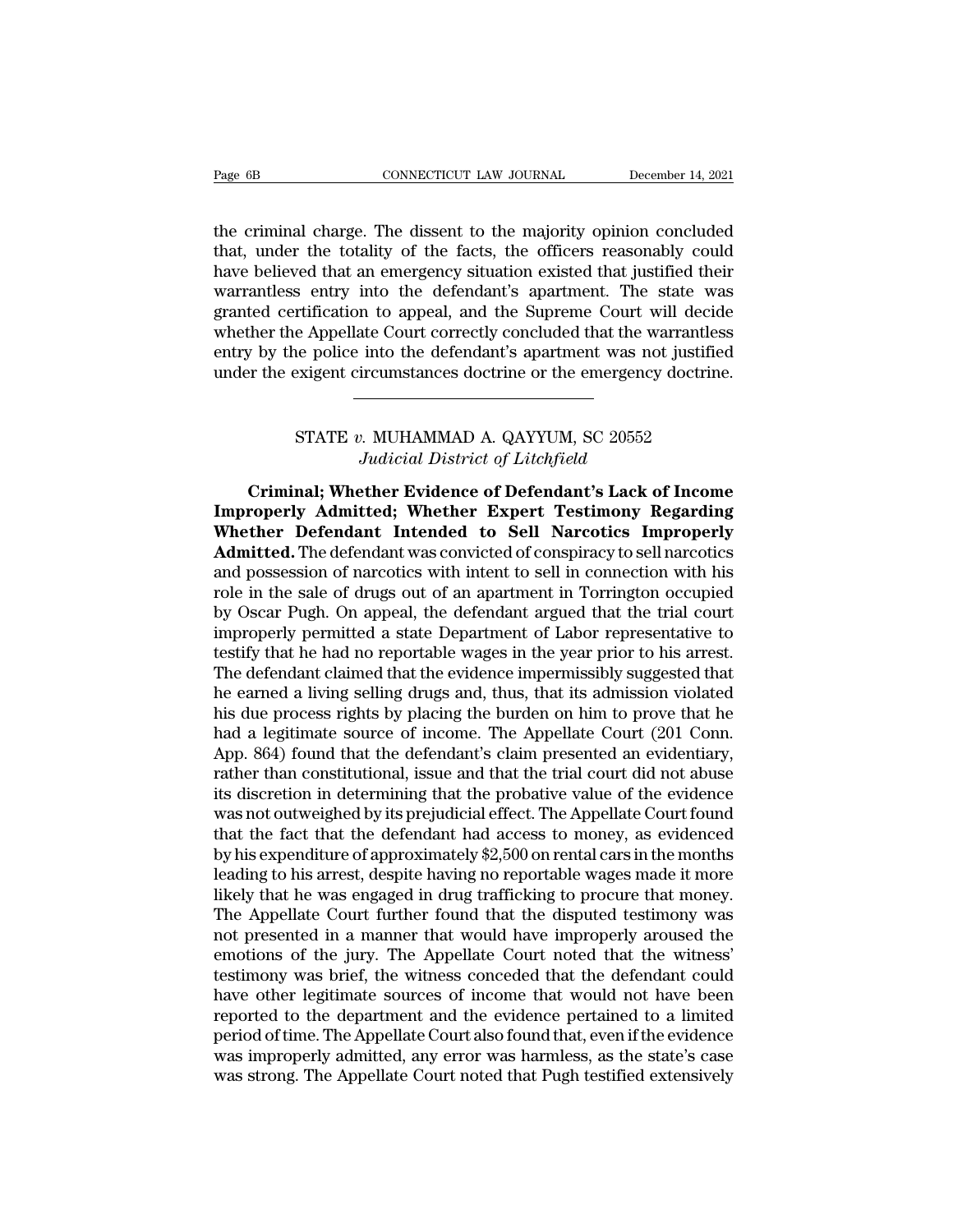December 14, 2021 CONNECTICUT LAW JOURNAL Page 7B<br>at trial about an arrangement that he had with the defendant whereby<br>the defendant gave him a reduced price for drugs in exchange for<br>using his apartment to soll them. More December 14, 2021 CONNECTICUT LAW JOURNAL Page 7B<br>at trial about an arrangement that he had with the defendant whereby<br>the defendant gave him a reduced price for drugs in exchange for<br>using his apartment to sell them. More December 14, 2021 CONNECTICUT LAW JOURNAL Page 7B<br>at trial about an arrangement that he had with the defendant whereby<br>the defendant gave him a reduced price for drugs in exchange for<br>using his apartment to sell them. More December 14, 2021 CONNECTICUT LAW JOURNAL Page 7B<br>at trial about an arrangement that he had with the defendant whereby<br>the defendant gave him a reduced price for drugs in exchange for<br>using his apartment to sell them. More at trial about an arrangement that he had with the defendant whereby<br>the defendant gave him a reduced price for drugs in exchange for<br>using his apartment to sell them. Moreover, when the defendant was<br>arrested, he had on h at trial about an arrangement that he had with the defendant whereby<br>the defendant gave him a reduced price for drugs in exchange for<br>using his apartment to sell them. Moreover, when the defendant was<br>arrested, he had on h at trial about an arrangement that he had with the defendant whereby<br>the defendant gave him a reduced price for drugs in exchange for<br>using his apartment to sell them. Moreover, when the defendant was<br>arrested, he had on h the defendant gave him a reduced price for drugs in exchange for using his apartment to sell them. Moreover, when the defendant was arrested, he had on his person \$267 in small denominations, seven wax folds of heroin and using his apartment to sell them. Moreover, when the defendant was<br>arrested, he had on his person \$267 in small denominations, seven<br>wax folds of heroin and two "dubs" of cocaine, and a canine officer<br>indicated a residual arrested, he had on his person \$267 in small denominations, seven<br>wax folds of heroin and two "dubs" of cocaine, and a canine officer<br>indicated a residual odor of narcotics on the defendant's rental car.<br>The Appellate Cour wax folds of heroin and two "dubs" of cocaine, and a canine officer<br>indicated a residual odor of narcotics on the defendant's rental car.<br>The Appellate Court also rejected the defendant's claim that the trial<br>court erred i indicated a residual odor of narcotics on the defendant's rental car.<br>The Appellate Court also rejected the defendant's claim that the trial<br>court erred in admitting expert opinion testimony from a police detec-<br>tive on th The Appellate Court also rejected the defendant's claim that the trial<br>court erred in admitting expert opinion testimony from a police detec-<br>tive on the ultimate issue of whether the defendant intended to sell<br>narcotics. court erred in admitting expert opinion testimony from a police detective on the ultimate issue of whether the defendant intended to sell narcotics. The Appellate Court noted that the testimony concerned only general facto tive on the ultimate issue of whether the defendant intended to sell narcotics. The Appellate Court noted that the testimony concerned only general factors that the detective would consider when deciding to charge a person narcotics. The Appellate Court noted that the testimony concerned<br>only general factors that the detective would consider when deciding<br>to charge a person with possession of narcotics with intent to sell,<br>including the gene only general factors that the detective would consider when deciding<br>to charge a person with possession of narcotics with intent to sell,<br>including the general behavior of drug users and drug traffickers, and<br>that the pros to charge a person with possession of narcotics with intent to sell,<br>including the general behavior of drug users and drug traffickers, and<br>that the prosecutor did not ask the detective for his specific opinion<br>about wheth including the general behavior of drug users and drug traffickers, and<br>that the prosecutor did not ask the detective for his specific opinion<br>about whether the defendant possessed narcotics with intent to sell.<br>The Supreme that the prosecutor did not ask the detective for his specific opin<br>about whether the defendant possessed narcotics with intent to<br>The Supreme Court granted the defendant certification to appea<br>to the issues of whether the Expective of whether the Appellate Court correctly concluded that<br>ial court (1) did not err in admitting evidence of the defendant's<br>of income and (2) did not abuse its discretion in permitting expert<br>nony regarding the de *d* not err in admitting evidence of the def<br>*(2) did not abuse its discretion in permittir*<br>*j* the defendant's intent to sell narcotics.<br><br>*Judicial District of Hartford*<br>*ury Instructions; Whether Trial Court (* 

Media of the defendant's intent to sell narcotics.<br>
Negligence; Jury Instructions; Whether Trial Court Commit-<br>
Regligence; Jury Instructions; Whether Trial Court Commit-<br>
Reversible Error by Failing to Give Jury Instructi **ted Reversible Error by Failing to Give Jury Instructions;**<br> **the Reversible Error by Failing to Give Jury Instruction on Non-**<br> **deligable Duty Doctrine.** While descending an exterior staircase<br> **from hor second floor re** USSBASY GARCIA *v*. ROBERT COHEN ET AL., SC 20585<br>*Judicial District of Hartford*<br>**Negligence; Jury Instructions; Whether Trial Court Commit-<br>ted Reversible Error by Failing to Give Jury Instruction on Non-<br>delegable Duty** USSBASY GARCIA v. ROBERT COHEN ET AL., SC 20585<br>Judicial District of Hartford<br>Negligence; Jury Instructions; Whether Trial Court Commit-<br>ted Reversible Error by Failing to Give Jury Instruction on Non-<br>delegable Duty Doctr Judicial District of Hartford<br>
Negligence; Jury Instructions; Whether Trial Court Commit-<br>
ted Reversible Error by Failing to Give Jury Instruction on Non-<br>
delegable Duty Doctrine. While descending an exterior staircase<br> **Example a procedure Surface Control Section American**<br>ted Reversible Error by Failing to Give Jury Instruction on Non-<br>delegable Duty Doctrine. While descending an exterior staircase<br>from her second floor rental apartment Negligence; Jury Instructions; Whether Trial Court Commit-<br>ted Reversible Error by Failing to Give Jury Instruction on Non-<br>delegable Duty Doctrine. While descending an exterior staircase<br>from her second floor rental apart ted Reversible Error by Failing to Give Jury Instruction on Non-<br>delegable Duty Doctrine. While descending an exterior staircase<br>from her second floor rental apartment in the middle of winter, the<br>plaintiff slipped on a sa delegable Duty Doctrine. While descending an exterior staircase<br>from her second floor rental apartment in the middle of winter, the<br>plaintiff slipped on a sandy step and fell. Subsequently, the plaintiff<br>brought a premises from her second floor rental apartment in the middle of winter, the plaintiff slipped on a sandy step and fell. Subsequently, the plaintiff brought a premises liability action alleging, in relevant part, that her landlords plaintiff slipped on a sandy step and fell. Subsequently, the plaintiff<br>brought a premises liability action alleging, in relevant part, that her<br>landlords, the defendants, negligently failed to keep the steps free of<br>dirt brought a premises liability action alleging, in relevant part, that her landlords, the defendants, negligently failed to keep the steps free of dirt and sand. At the jury trial, one of the defendants, Robert Cohen, testif landlords, the defendants, negligently failed to keep the steps free of<br>dirt and sand. At the jury trial, one of the defendants, Robert Cohen,<br>testified that, during the winter months, he, together with several hired<br>hands dirt and sand. At the jury trial, one of the defendants, Robert Cohen,<br>testified that, during the winter months, he, together with several hired<br>hands, would customarily remove snow after a snowstorm and spread<br>salt and sa testified that, during the winter months, he, together with several hired<br>hands, would customarily remove snow after a snowstorm and spread<br>salt and sand on the stairs. Cohen further testified that, after spreading<br>salt an hands, would customarily remove snow after a snowstorm and spread<br>salt and sand on the stairs. Cohen further testified that, after spreading<br>salt and sand on the stairs, no one would return in the winter to<br>remove it. In l salt and sand on the stairs. Cohen further testified that, after spreading<br>salt and sand on the stairs, no one would return in the winter to<br>remove it. In light of this testimony, the plaintiff submitted a proposed<br>jury in salt and sand on the stairs, no one would return in the winter to remove it. In light of this testimony, the plaintiff submitted a proposed jury instruction on the nondelegable duty doctrine, which creates a form of vicari